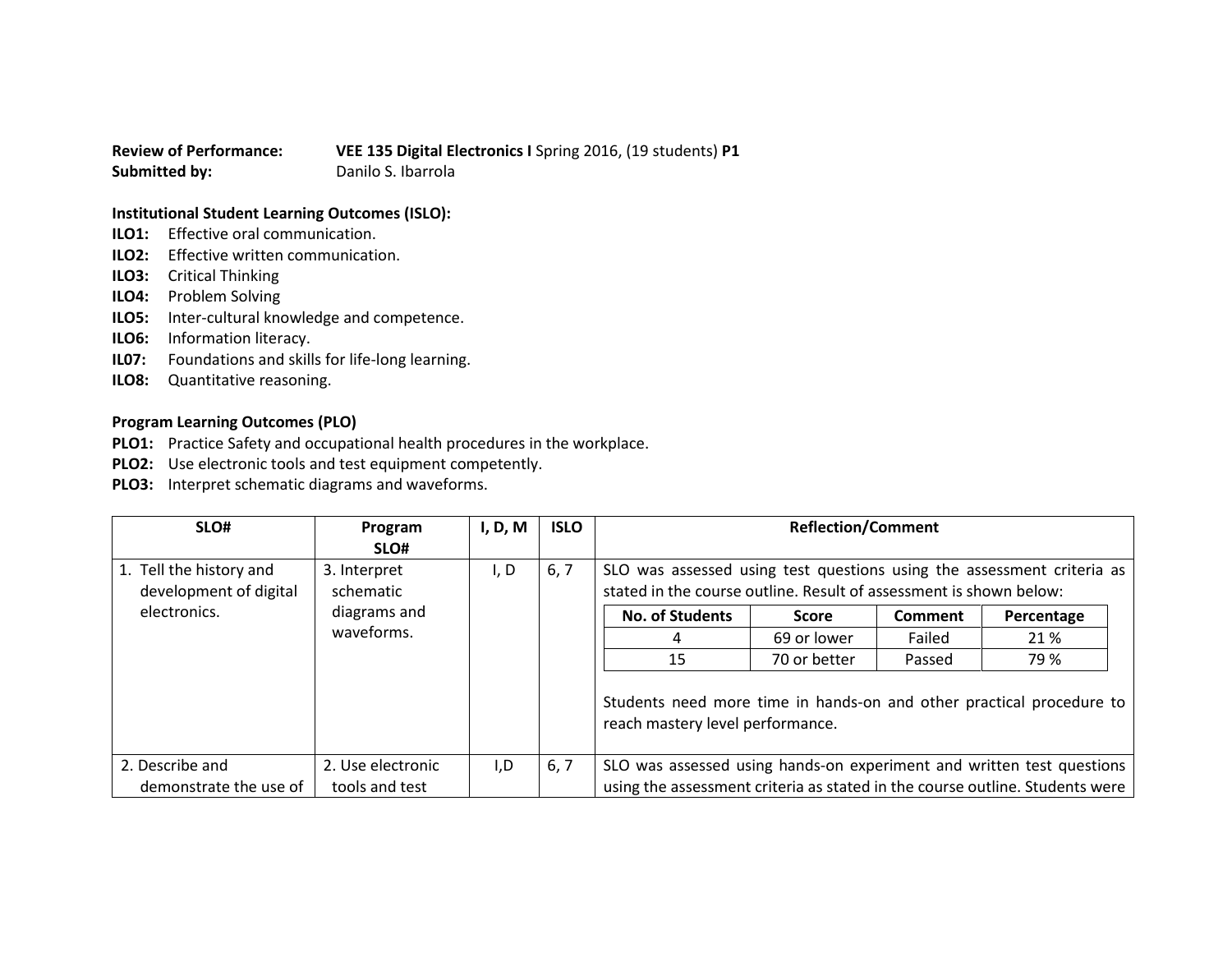| digital test equipment<br>and its operating                                       | equipment<br>competently.                                                                             |      |      | able to demonstrate the operation of the different digital test equipment.<br>Result of assessment is shown below:                                                                                                                                                                   |              |                |            |  |
|-----------------------------------------------------------------------------------|-------------------------------------------------------------------------------------------------------|------|------|--------------------------------------------------------------------------------------------------------------------------------------------------------------------------------------------------------------------------------------------------------------------------------------|--------------|----------------|------------|--|
| characteristics.                                                                  |                                                                                                       |      |      | <b>No. of Students</b>                                                                                                                                                                                                                                                               | <b>Score</b> | <b>Comment</b> | Percentage |  |
|                                                                                   |                                                                                                       |      |      | 3                                                                                                                                                                                                                                                                                    | 69 or lower  | Failed         | 16 %       |  |
|                                                                                   |                                                                                                       |      |      | 16                                                                                                                                                                                                                                                                                   | 70 or better | Passed         | 84 %       |  |
|                                                                                   |                                                                                                       |      |      | Students need more time in hands-on and other practical procedure to<br>reach mastery level performance.                                                                                                                                                                             |              |                |            |  |
| 3. Examine the purpose of<br>the 555 timer and<br>digital integrated<br>circuits. | 3. Interpret<br>schematic<br>diagrams and<br>waveforms.                                               | I, D | 6, 7 | SLO was assessed using hands-on experiment and written test questions<br>using the assessment criteria as stated in the course outline. Students were<br>able to observe and explain the operation of the 555 timer using the NIDA<br>trainers. Result of assessment is shown below: |              |                |            |  |
|                                                                                   |                                                                                                       |      |      | <b>No. of Students</b>                                                                                                                                                                                                                                                               | <b>Score</b> | <b>Comment</b> | Percentage |  |
|                                                                                   |                                                                                                       |      |      | $\mathbf{1}$                                                                                                                                                                                                                                                                         | 69 or lower  | Failed         | 5 %        |  |
|                                                                                   |                                                                                                       |      |      | 18                                                                                                                                                                                                                                                                                   | 70 or better | Passed         | 95 %       |  |
|                                                                                   |                                                                                                       |      |      | Students need more time in hands-on and other practical procedure to<br>reach mastery level performance.                                                                                                                                                                             |              |                |            |  |
| 4. Identify and describe                                                          | SLO was assessed using hands-on experiment and written test questions<br>6, 7<br>3. Interpret<br>I, D |      |      |                                                                                                                                                                                                                                                                                      |              |                |            |  |
| the six basic logic gates                                                         | schematic                                                                                             |      |      | using the assessment criteria as stated in the course outline. Students were                                                                                                                                                                                                         |              |                |            |  |
| and combinational                                                                 | diagrams and                                                                                          |      |      | able to describe and explain the operation of the different logic gates using                                                                                                                                                                                                        |              |                |            |  |
| circuits in digital<br>electronics.                                               | waveforms.                                                                                            |      |      | the NIDA trainers. Result of assessment is shown below:                                                                                                                                                                                                                              |              |                |            |  |
|                                                                                   |                                                                                                       |      |      | <b>No. of Students</b>                                                                                                                                                                                                                                                               | <b>Score</b> | <b>Comment</b> | Percentage |  |
|                                                                                   |                                                                                                       |      |      | $\mathbf{1}$                                                                                                                                                                                                                                                                         | 69 or lower  | Failed         | 5 %        |  |
|                                                                                   |                                                                                                       |      |      | 18                                                                                                                                                                                                                                                                                   | 70 or better | Passed         | 95 %       |  |
|                                                                                   |                                                                                                       |      |      |                                                                                                                                                                                                                                                                                      |              |                |            |  |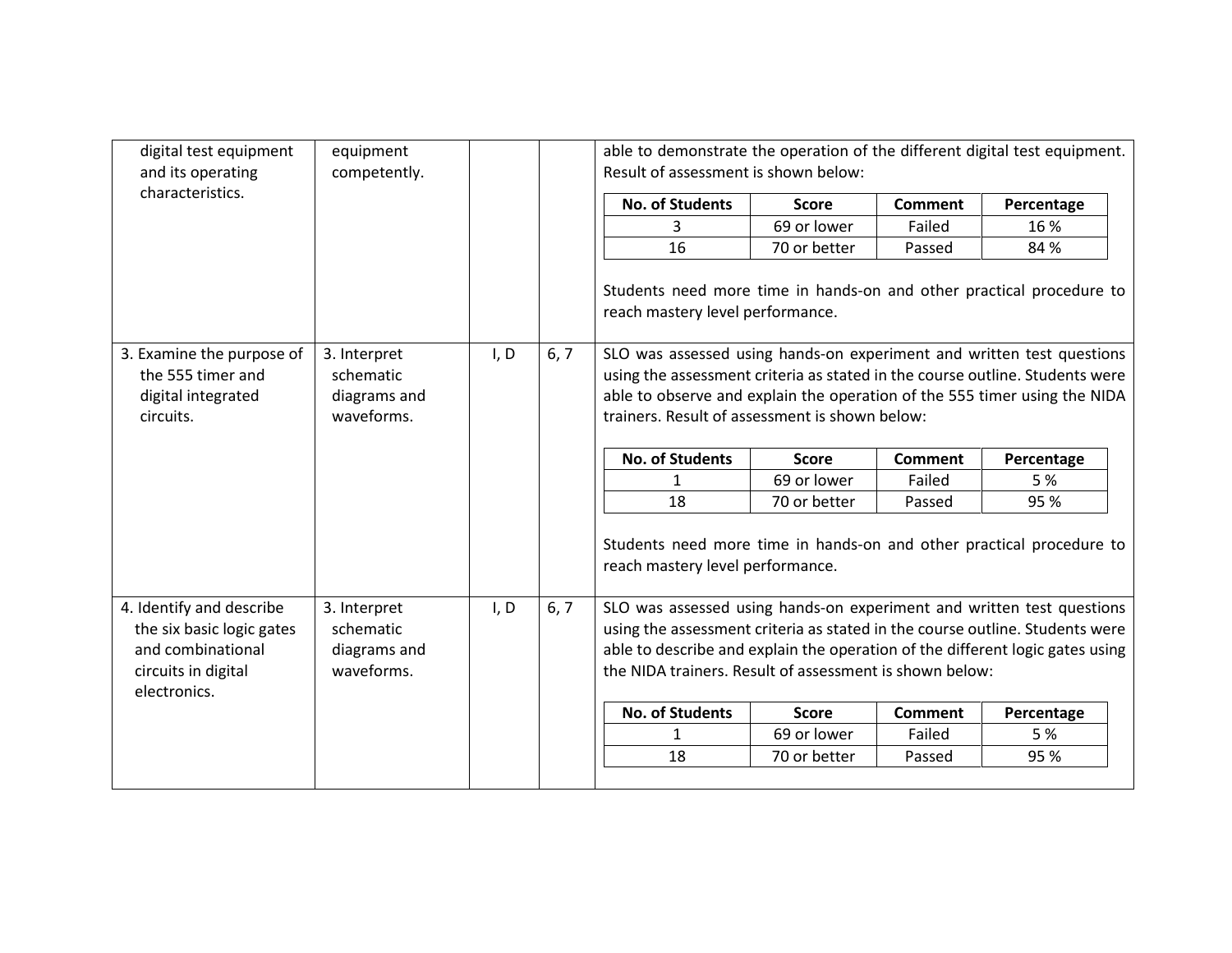|                                                                                          |                                                                                                          |       |         | Students need more time in hands-on and other practical procedure to<br>reach mastery level performance.                                                                                                                                                                                    |              |                |            |
|------------------------------------------------------------------------------------------|----------------------------------------------------------------------------------------------------------|-------|---------|---------------------------------------------------------------------------------------------------------------------------------------------------------------------------------------------------------------------------------------------------------------------------------------------|--------------|----------------|------------|
| 5. Recognize the number<br>systems use in digital<br>logic design and its<br>conversion. | 3. Interpret<br>schematic<br>diagrams and<br>waveforms.                                                  | I, D, | 6, 7    | SLO was assessed using hands-on experiment and written test questions<br>using the assessment criteria as stated in the course outline. Students were<br>able to convert different number system and perform experiment using the<br>NIDA trainers. Result of assessment is shown below:    |              |                |            |
|                                                                                          |                                                                                                          |       |         | <b>No. of Students</b>                                                                                                                                                                                                                                                                      | <b>Score</b> | <b>Comment</b> | Percentage |
|                                                                                          |                                                                                                          |       |         | 1                                                                                                                                                                                                                                                                                           | 69 or lower  | Failed         | 5 %        |
|                                                                                          |                                                                                                          |       |         | 18                                                                                                                                                                                                                                                                                          | 70 or better | Passed         | 95 %       |
|                                                                                          |                                                                                                          |       |         | Students need more time in hands-on and other practical procedure to                                                                                                                                                                                                                        |              |                |            |
|                                                                                          |                                                                                                          |       |         | reach mastery level performance.                                                                                                                                                                                                                                                            |              |                |            |
| 6. Identify and describe<br>flip-flop circuits.                                          | 3. Interpret<br>schematic<br>diagrams and<br>waveforms.                                                  | I, D  | 4, 6, 7 | SLO was assessed using hands-on experiment and written test questions<br>using the assessment criteria as stated in the course outline. Students were<br>able to explain the operation of the different flip-flop circuits using the NIDA<br>trainers. Result of assessment is shown below: |              |                |            |
|                                                                                          |                                                                                                          |       |         | <b>No. of Students</b>                                                                                                                                                                                                                                                                      | <b>Score</b> | <b>Comment</b> | Percentage |
|                                                                                          |                                                                                                          |       |         | 1                                                                                                                                                                                                                                                                                           | 69 or lower  | Failed         | 5 %        |
|                                                                                          |                                                                                                          |       |         | 18                                                                                                                                                                                                                                                                                          | 70 or better | Passed         | 95 %       |
|                                                                                          | Students need more time in hands-on and other practical procedure to<br>reach mastery level performance. |       |         |                                                                                                                                                                                                                                                                                             |              |                |            |